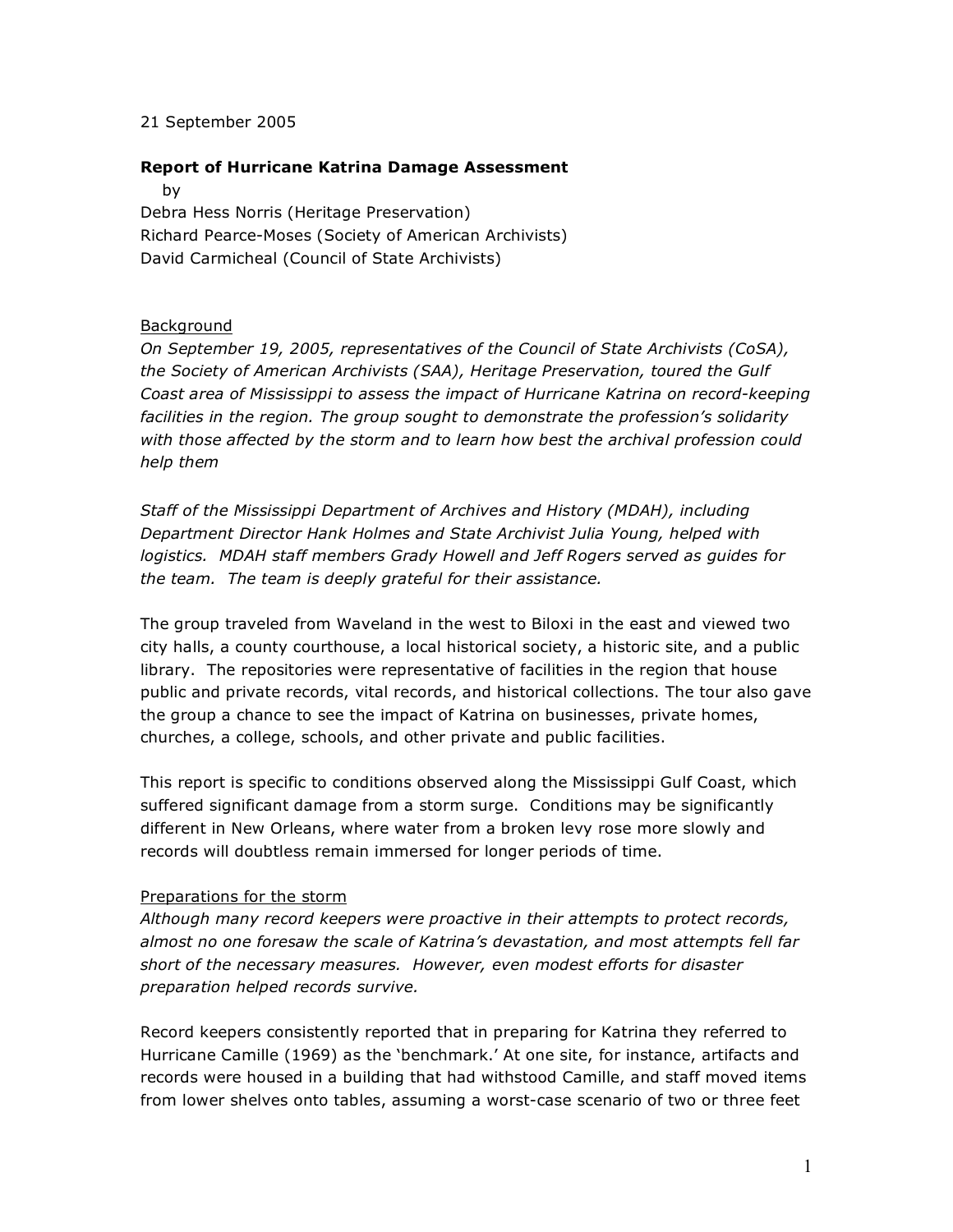of water finding its way into the facility. In fact, the facility was totally destroyed and its contents swept away in the 30- to 35-foot storm surge that accompanied Katrina.

The storm surge was responsible for much of the damage and loss, particularly close to the Gulf. In many instances records were moved from first-floor locations to second- or third-floor locations in anticipation of the storm. Often this resulted in the records being saved because, in some instances, the buildings were constructed in a manner that allowed the first floor to wash away without significant damage to higher floors. In some cases, though, roofs were blown away by the force of the wind and records on higher floors suffered severe water damage from rain.

The team was unable to assess the extent to which record keepers had prepared for catastrophic loss by microfilming or securing copies of records, but such information is likely to be available at a future time. Cities and counties might be expected to have such procedures in place. In one case, city council minutes were moved to a bank vault just before the storm hit; the city hall and bank building were demolished, but the bank vault survived and the records were recovered.

### Response to the storm

# *Response to Katrina is less dependent on traditional disaster plans than on improvised actions as conditions permit.*

Record keepers along the Gulf Coast are making heroic attempts to rescue damaged records. At many sites the team found staff hard at work laying records out to dry or boxing them for eventual shipment to freezers. In nearly every case, the staff said that their own homes were either severely damaged or completely destroyed. The team found that the emotional toll of the storm was severe and the personal loss often catastrophic. Workers expressed the sense that recovering records gave them something to focus on and a feeling of accomplishment in light of the overwhelming difficulties they faced.

Institutions, both large and small, were improvising their response because major resources are being concentrated—appropriately—on health and safety concerns. Large populations are in need of basic housing, food, water, clothing, and medical attention, and it may be many months before the loss of property and identity records begins to be felt.

The team observed that collections typically were either destroyed entirely or survived the storm but were damaged subsequently by high humidity and mold. Recovery of damp or damaged collections was often exacerbated by unhealthy residue in the buildings.

There was little evidence of paper in the debris surrounding homes and businesses. Shreds of fabric and plastic were caught in trees, but it appears that the power of the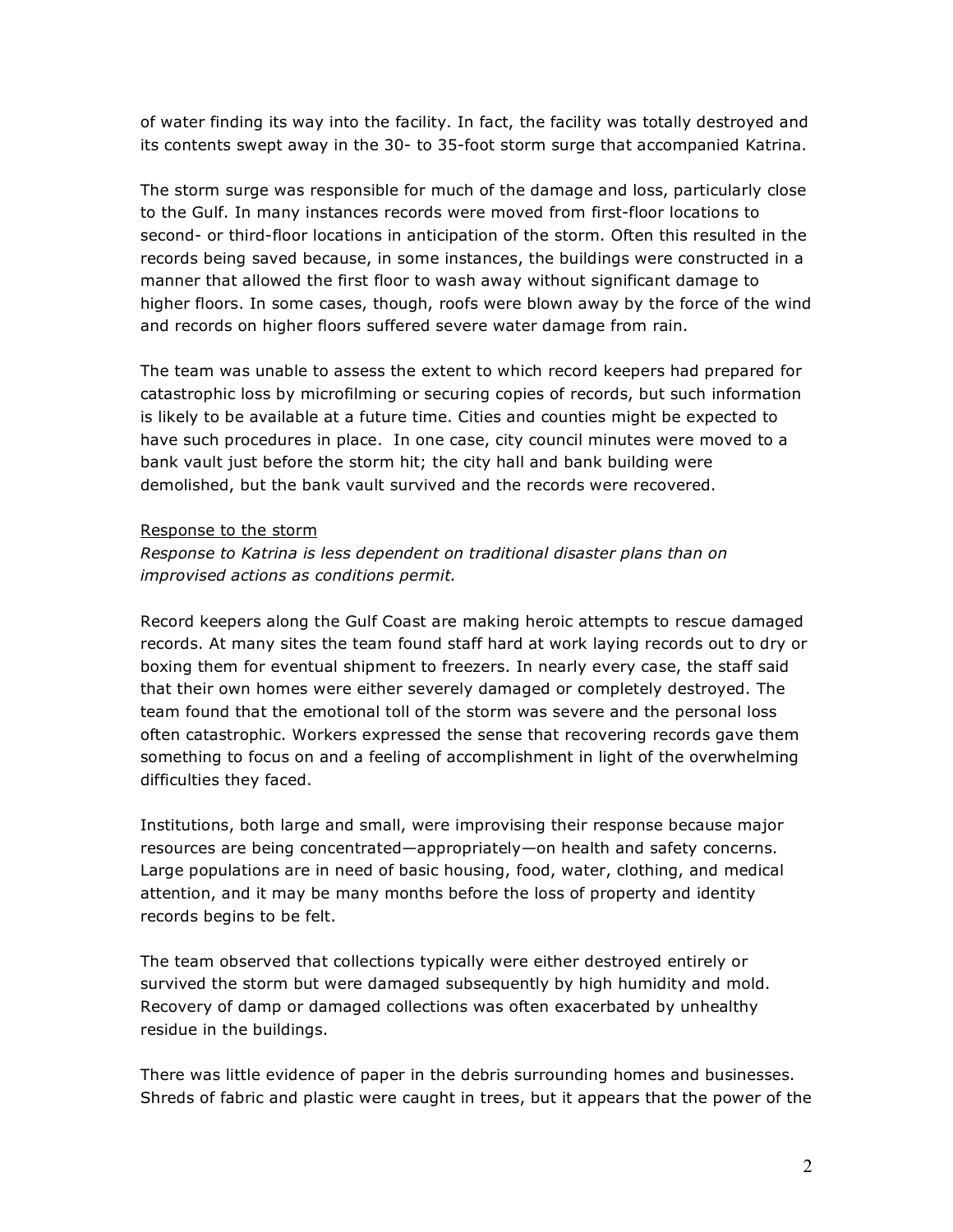storm surge completely destroyed paper. A few plastic data disks and videotapes were scattered around, although caked in grime, and an occasional photograph was seen among the debris. In a few instances, a file cabinet could be seen standing (although often missing drawers), and in every case observed the records were already heavy with mold.

Devastation in the area was so total that traditional response plans were not equal to the event. Such plans usually envision removal of wet records from affected areas within 48 hours, for instance. Access to buildings and areas damaged by Hurricane Katrina, though, is controlled by law enforcement or military personnel, and hazardous conditions largely prevented any response during the 48-hour window. In many cases record keepers are still being prevented from accessing their collections more than four weeks after the storm.

Traditional disaster plans also assume that staff who are familiar with the records and, perhaps, skilled in the care of records—will be available to respond to the disaster. In the aftermath of Katrina, however, staff of many repositories have been displaced or are preoccupied with their own overwhelming physical needs. In the absence of the record keepers themselves, response is sometimes left to others who have little experience with records. At a county courthouse the team spoke to members of the National Guard who had been sent to begin 'rescuing' the land records damaged by water. Their confused commander said that, during the course of that day, he had been instructed in how to save the records by three different people who had described three different techniques (ranging from fanning the pages open to cutting the bindings off). Two of the 'instructors' turned out to be vendors from paper restoration companies. As a result, the Guard members had stopped work and were waiting for further instructions.

Finally, the team quickly scanned a packet of widely used disaster recovery publications (which were being distributed in the regions struck by Katrina) and found that much of the information was irrelevant in the face of Katrina's scale. Repositories given such publications were unlikely to find them useful.

## **Action Required: Immediate**

*The team identified several action items that were immediately initiated to respond to the situation in Mississippi.*

1. Contact US Archivist to solicit FEMA help for the Biloxi Public Library and to provide support to cover increasing immediate and essential response costs. (**Completed**)

2. Contact NHPRC for assistance in funding temporary warehouse site for recovery operations. (**Completed**)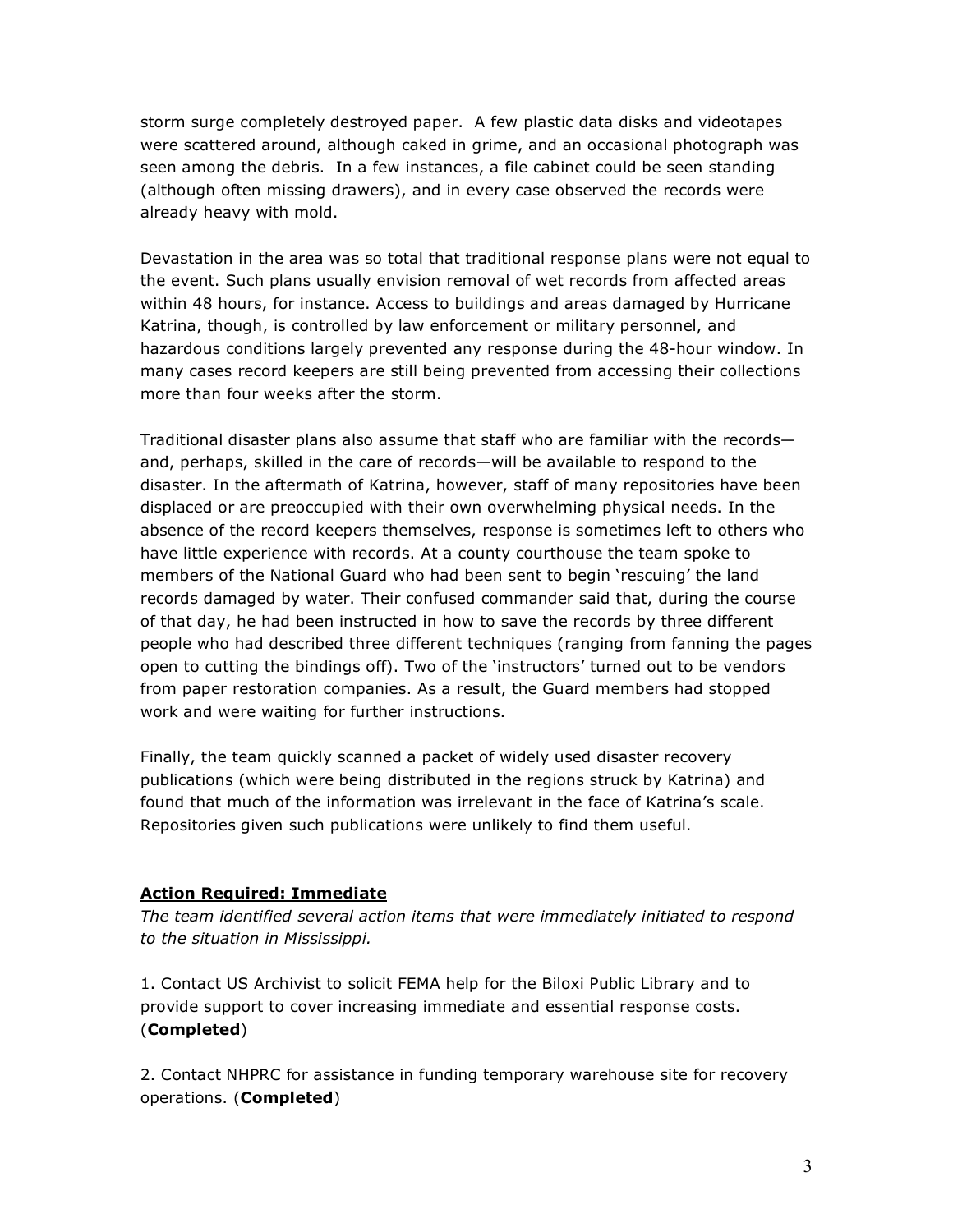3. Identify warehouse site within easy reach of coastal Mississippi where records may be taken and stored during recovery operations. Ensure proper health and safety precautions due to mold growth. (**In progress**. SAA and CoSA working with MDAH.)

4. Identify individual who could relocate to Mississippi and be employed for 6-month period to act as Volunteer and Resources Coordinator to assign resources to repositories and share information with the profession at large. (**In progress**. Input needed from profession at large. Initial funding offered by CoSA. Further funding sources may be needed.)

5. Deploy volunteer conservators and archivists to Jackson for one-week periods to assist with recovery work and training. Determine if funding is available from FEMA or elsewhere. (**In progress.** AIC and SAA. Deployment of volunteers must wait until Volunteer and Resources Coordinator is in place.)

6. Contact AIC to advise where conservators may be most helpful in Gulf Coast Mississippi and to ensure that their visit is carefully coordinated with the state. (**Completed**)

7. Develop press release aimed at increasing media awareness about the cultural records at risk and urgent need to ensure their long-term preservation (**In progress.** SAA lead)

8. Contact all local press and distribute information on salvaging personal belongings as families are returning to their homes and trying to save anything possible. (**In progress.** Heritage Preservation and AIC with MDAH.)

9. Organize no-cost recovery effort for artifacts damaged at Beauvoir through the University of Delaware and other graduate programs. Secure shipping support via ANAGPIC. (**In progress.** AIC and the University of Delaware.)

10. Establish a toll-free number for preservation assistance, especially for members of the public. (**In progress.** AIC and Heritage Preservation; Heritage Preservation lead. Temporary number: contact AIC at 202-452-9545 or Beverly Perkins at 951- 698-1520**.**)

## **Action Required: Short Term**

*The team identified several action items that might be undertaken by the archival profession in the short term to enhance response to future disasters of this magnitude.*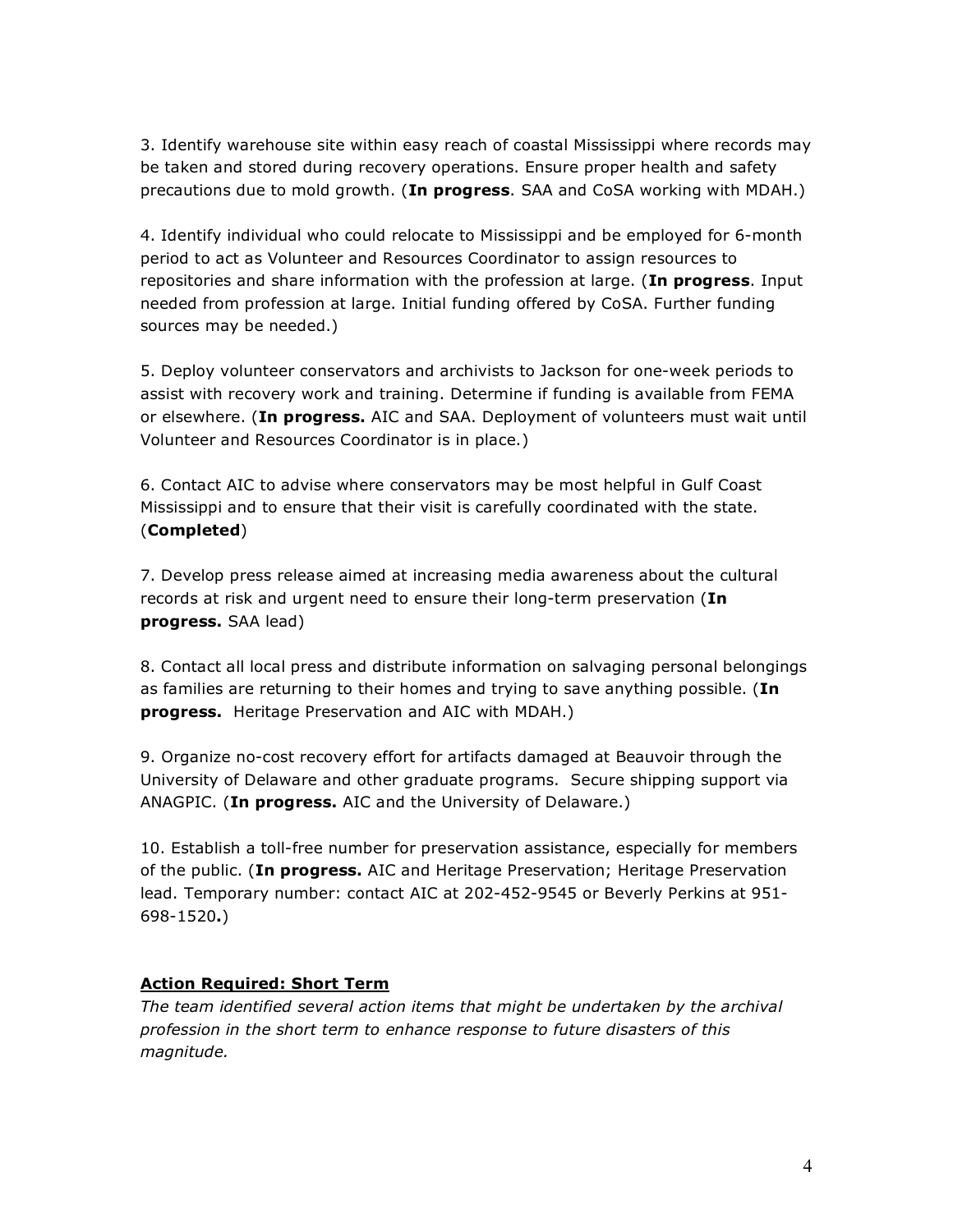1. Institute a once-a-year, emergency preparation day (possibly called May Day) on which the entire profession would focus attention on a few simple but critical aspects of emergency planning. Specifically,

a) Essential information required in the event of an emergency (large or small) would be updated, verified, and disseminated on that day by every record repository in the country.

b) Conduct a disaster drill to ensure that everyone knows how to respond.

c) Make sure that there are sufficient supplies on hand for an emergency response. (SAA lead)

2. Request that Congress allocate block grants to the states to assist with emergency planning and training in the preservation of archival records during the next 12 to 24 months. (CoSA lead)

3. Amend FEMA legislation to include vital and historical records among their legislated responsibilities. (CoSA lead)

4. Develop a placard to be used by state archives and other assessment authorities during initial assessment of damaged sites. The placard—which could be nailed to the wall of the repository—would announce that an assessment team had visited the site, detail any recovery recommendations, and provide contact information (for the State Archives, for instance). This information could be referenced by those later sent to the site to assist in the recovery. This may avoid mass confusion and contradictory recommendations. (CoSA lead)

5. Create and update a directory and/or database of vendors and maintain online for use by the profession. (SAA lead)

6. Review widely used disaster publications to ensure that their information is relevant and not boilerplate. (AIC lead)

## **Action Required: Long Term**

*The team identified several action items that might be undertaken by the archival profession in the long term to enhance response to future disasters of this magnitude.*

1. Archives must recognize—and place greater emphasis on—duplication and off-site storage as the *only* preservation tool adequate to a catastrophic disaster. Systematic imaging programs should be developed and implemented to protect essential records. States with coastal areas or those threatened by natural disasters may focus on these areas first.